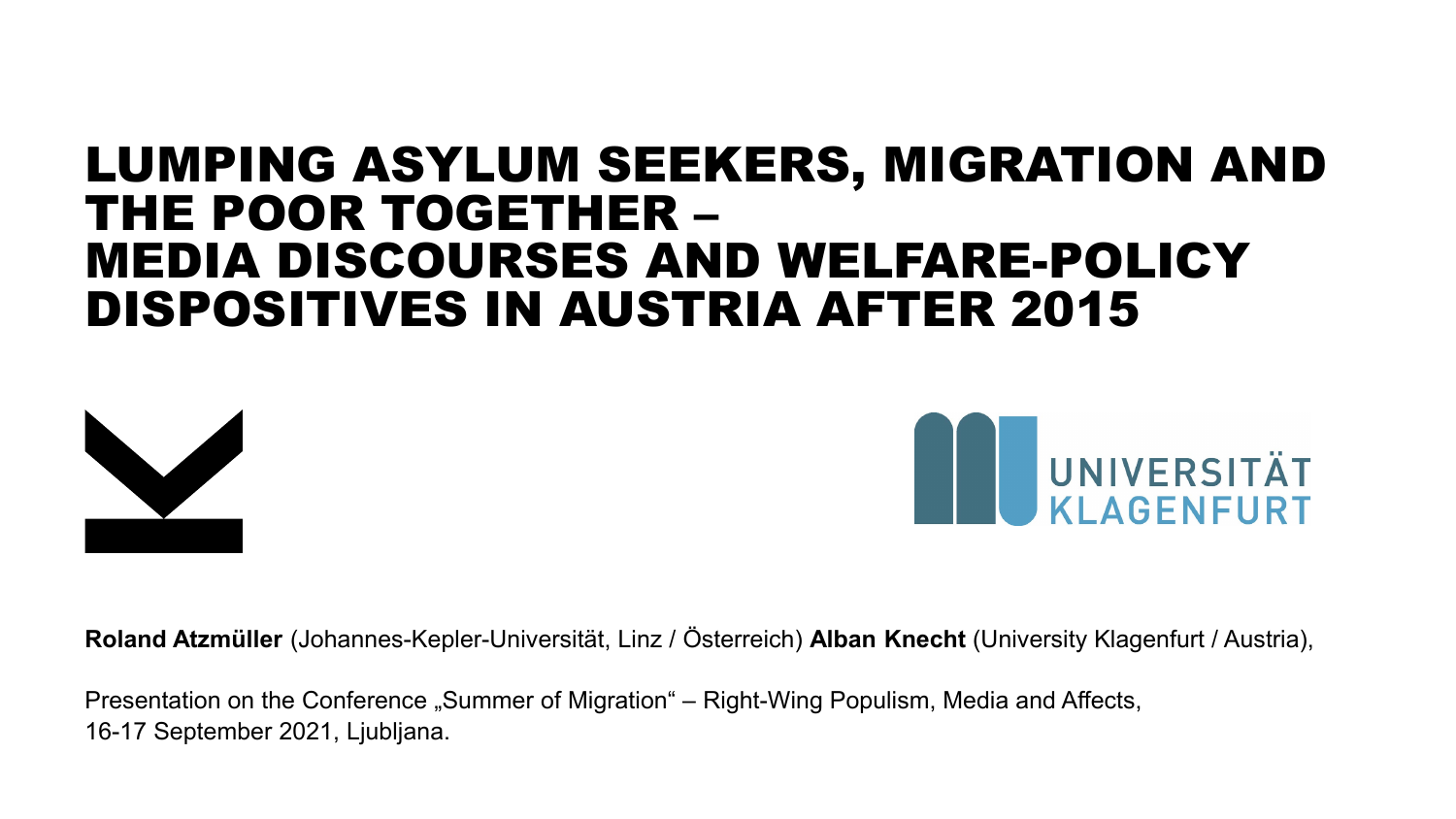#### INTRODUCTION - CONTOURS OF A CONSERVATIVE/NEO-LIBERAL AND FAR-RIGHT/RIGHT-WING POPULIST REFORM PROJECT

- **Discursive operations to articulate the socio-political fundaments and goals of the respective** party-orientations (Heinisch et al, 2019; Mayer et al, 2018; Rheindorf/Wodak 2019, Sauer/Ajanovic, 2016; Schiedel 2014) and their implementation in social policy-reforms.
	- $\Box$  Migration as "universal signifier"(Laclau/Mouffe, 1991): more and more social problems and crises are interpreted as outcome of migration.
	- $\Box$  Social policies as an important instrument of socio-political engineering: identifying "new" elements emerging from the articulation of the conservative/neo-liberal and far-right/right wing populist reform project

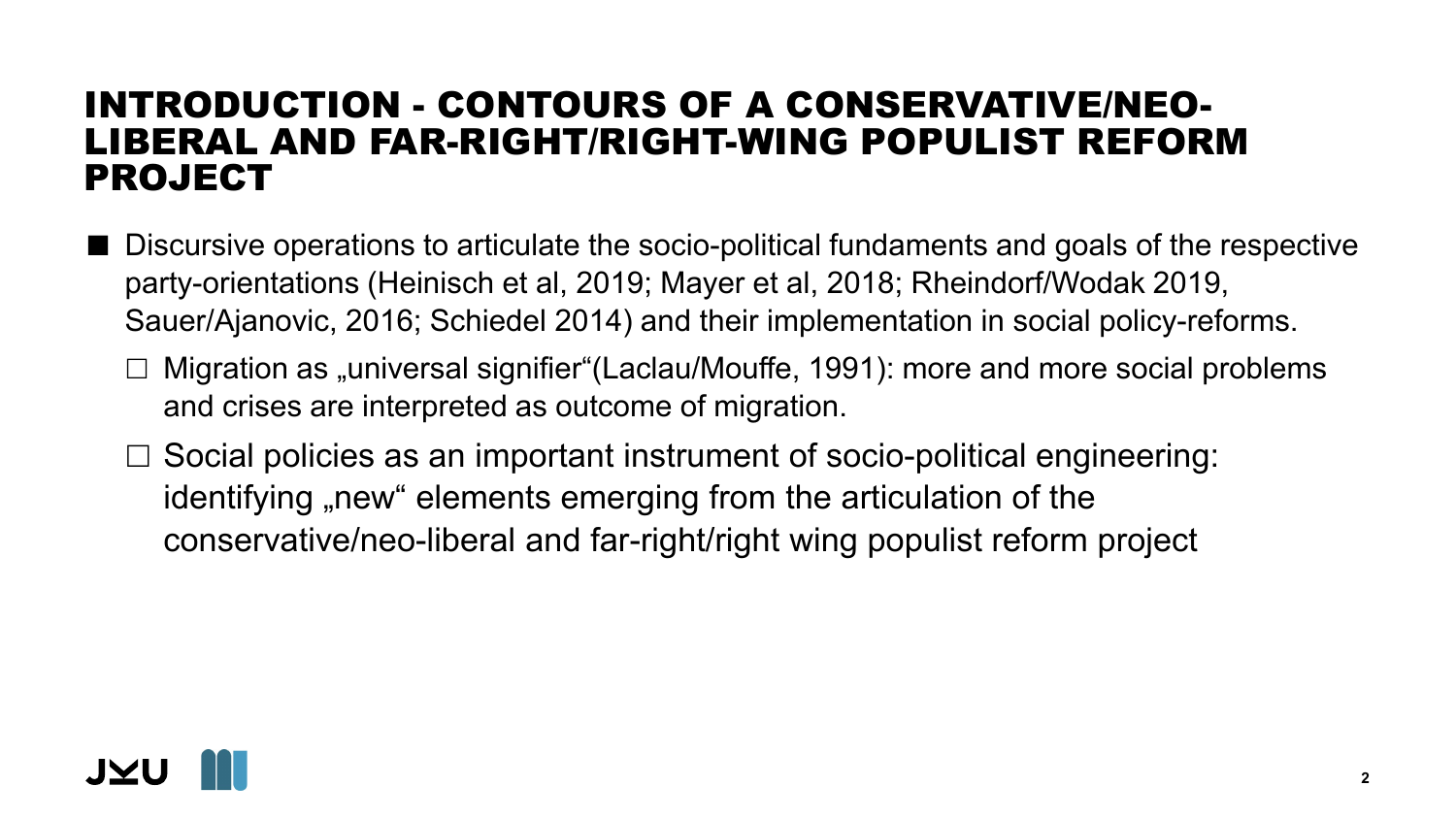## CONTENT

- 1. Context: Evolution of Austrian welfare and migration regime and the reform of the needsoriented minimum income scheme (Bedarfsorientierte Mindestsicherung)
- 2. Perspectives of the Government Programme 2017-2022
- 3. Narratives of the reform of needs-oriented basic income scheme: the conservative/neoliberal perspective; the far-right/right wing populist perspectives; emerging common grounds
- $\blacksquare$  4. Conclusions contours of far-right social policies

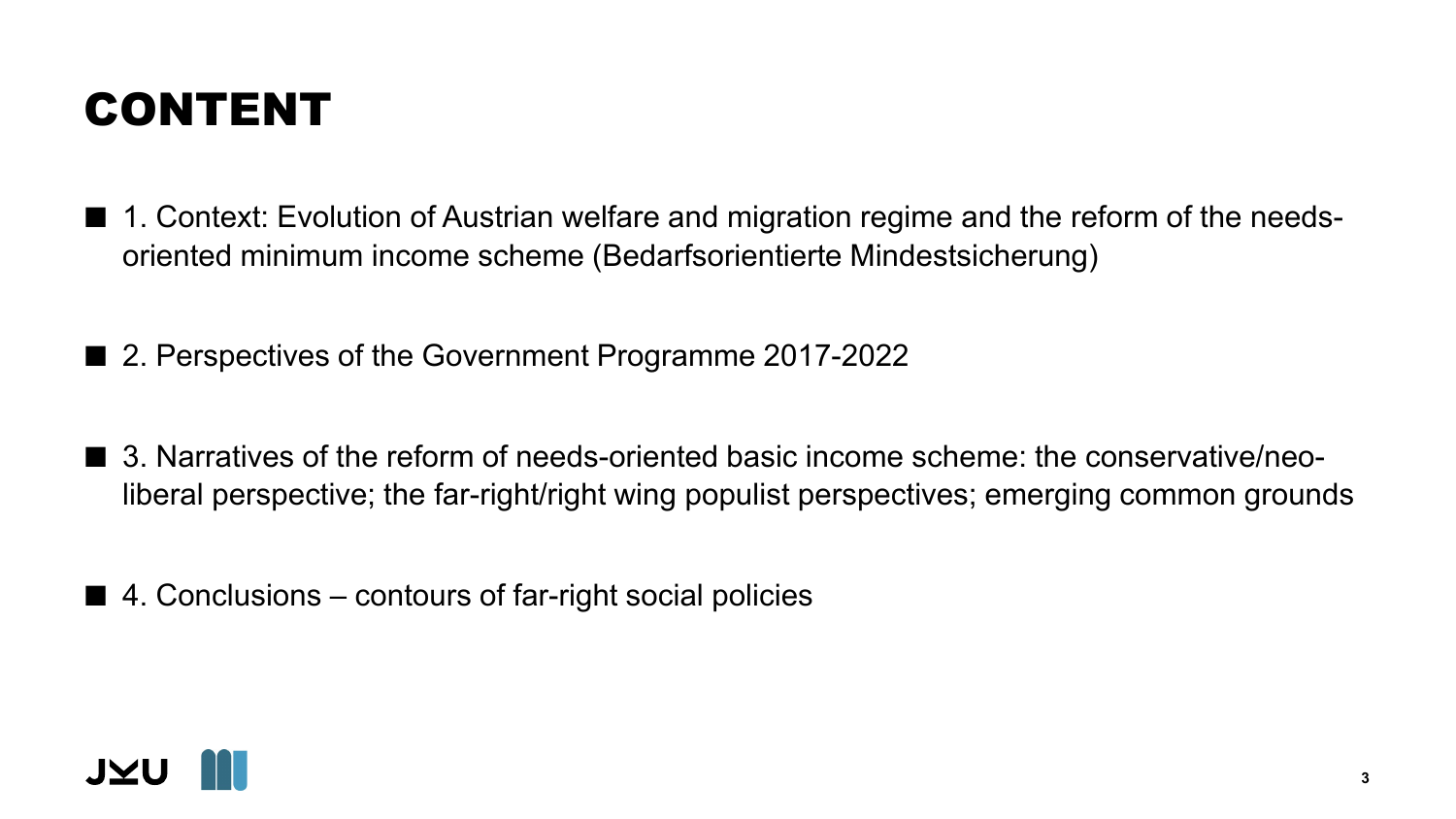#### 1. CONTEXT – ELEMENTS OF THE TRANSFORMATION OF THE AUSTRIAN WELFARE REGIME

- Far-reaching transformations since the 1990s
	- Shift to budget consolidation, **austerity** and internationalisation (export oriented regime of accumulation) bring welfare expansion (more or less) to a halt (Becker/Jäger 2012))
	- □ "Coordinated liberalisation" (Hermann/Flecker, 2009) of the employment regime and internal polarisation of labour markets (growth of unemployment and precarious labour market segments (e.g. through migration)
	- □ expansion of activities and measures at the "margins" of the "welfare system" articulated with emerging migration regime – nascent "new" dispositif of governing the poor
		- Activating / workfarist labour market policies
		- Creation of differentiated mechanisms governing inclusion / exclusion into the employment and welfare regime
		- Reform of the "Third Net" below social insurance based welfare transfers i.e. 2009 income support **('social aid') is transformed into 'needs-oriented minimum income scheme': poverty alleviation but also entry point into the Austrian social system**

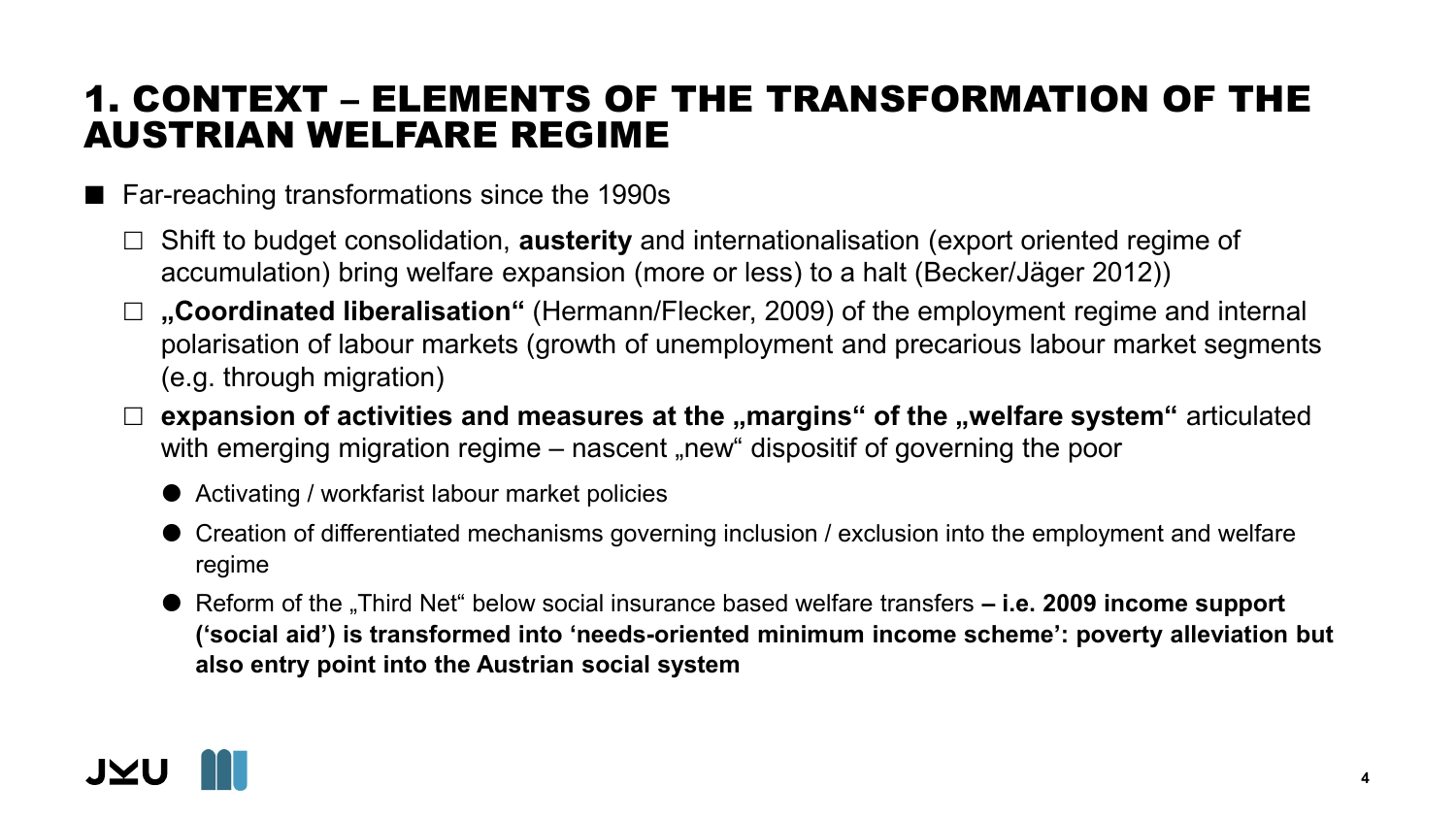#### CONTOURS OF THE EMERGING MIGRATION REGIME IN AUSTRIA

- Emergence of **migration- and asylum-regime** (linked to conservative and employment-centred welfare and employment regime)
	- $\Box$  Increasing restrictions of the right of asylum and deepening measures to control asylum seekers
	- Emergence of hierarchized and stratified regime of inclusion/exclusion into/from the labour market, residence, social security etc.)
		- Strongly oriented towards economic demands for so-called human capital and the necessity of selfsubsistence
		- Limitation of family reunion ("begrenzter Familiennachzug")
	- $\Box$  Law of integration (Integrationsgesetz 2017) integration courses includes language courses and "value and orientation courses"
	- **Needs-oriented minimum income scheme as entry point for persons granted asylum and subsidiary protection status – growth of expenditures after 2015 (concentrated in big cities / Vienna – not more 0.9% of social expenditures)**

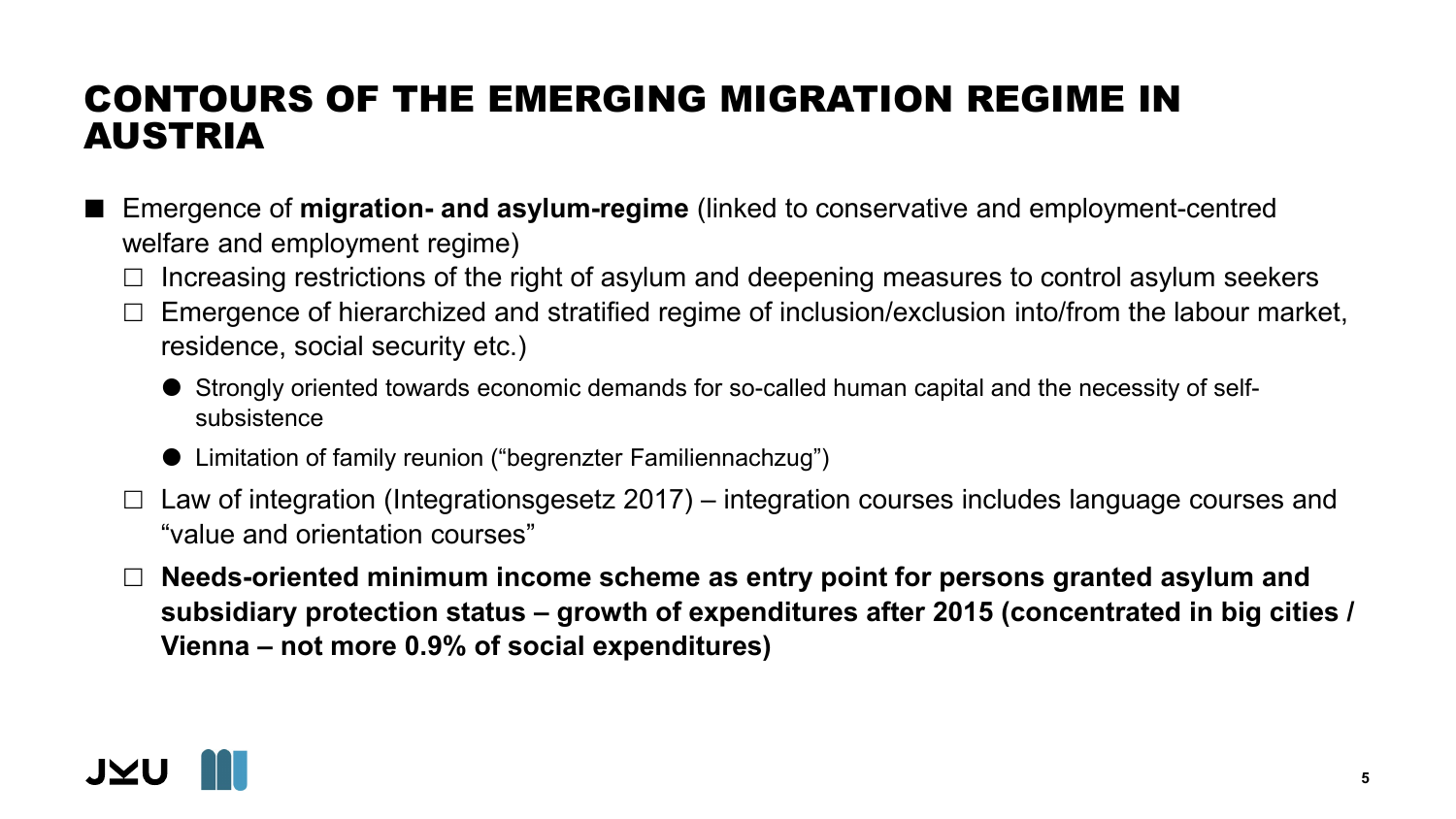#### DETAILED REGULATIONS OF THE REFORM OF THE NEEDS-ORIENTED MINIMUM INCOME SCHEME (BMS)

#### ■ Key points of the planned reform

- $\Box$  Receipt of full social assistance / income support should require certain language level (German B1 or English C1).
	- $\bullet$  In case of lack of knowledge: Reduction of -35% (full benefit level was declared as a 'qualification bonus').
- $\Box$  Capping of benefits per family (175% of a single person's benefit) instead of defining a minimum benefit and degressive benefits for each additional child.
- $\Box$  Shift towards more "benefits in kind" through higher share of support for rent and housing costs at the expense of direct financial support.

In September 2019 the Constitutional Court overturned the upper two issues of the reform.

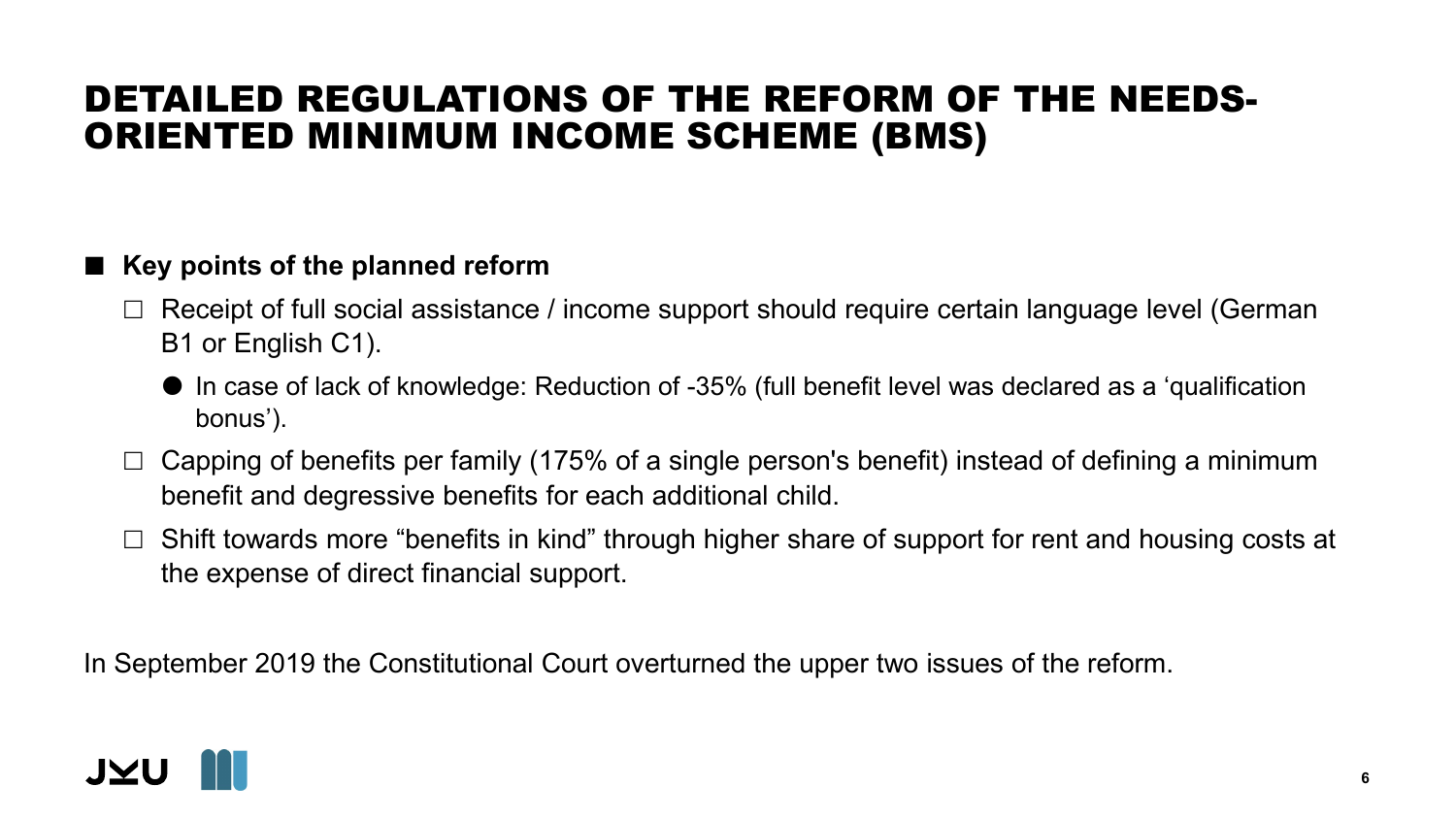## PERSPECTIVES OF THE GOVERNMENT PROGRAMME 2017–2022

- Remarkable discursive operations to articulate conservative / neo-liberal and far-right / right-wing populist party programmes.
- Focus on **limitation and stop of "migration into the social system"** (S. 117)
	- Migration is presented as main cause for problems in school system, criminality, labour market problems etc.
		- $\bullet$  Use of phrase "migration into the social system" implies other motivation than flight from oppression
	- Social policy is renationalised connected to a discursive strategy of implicit and partly explicit othering
		- **"Austrian social policies"** for **"own citizen"** for different (deserving) categories of "**our**" people (children, youth, elderly, who rebuild Austria after the WWII, women)
		- Access to social transfers rigorously tied to "**contributing**" to "our social system" (thus drawing on social insurance logic to delegitimise means tested and universal benefits (cf. Ennser-Jedenastik 2018) for immigrants.

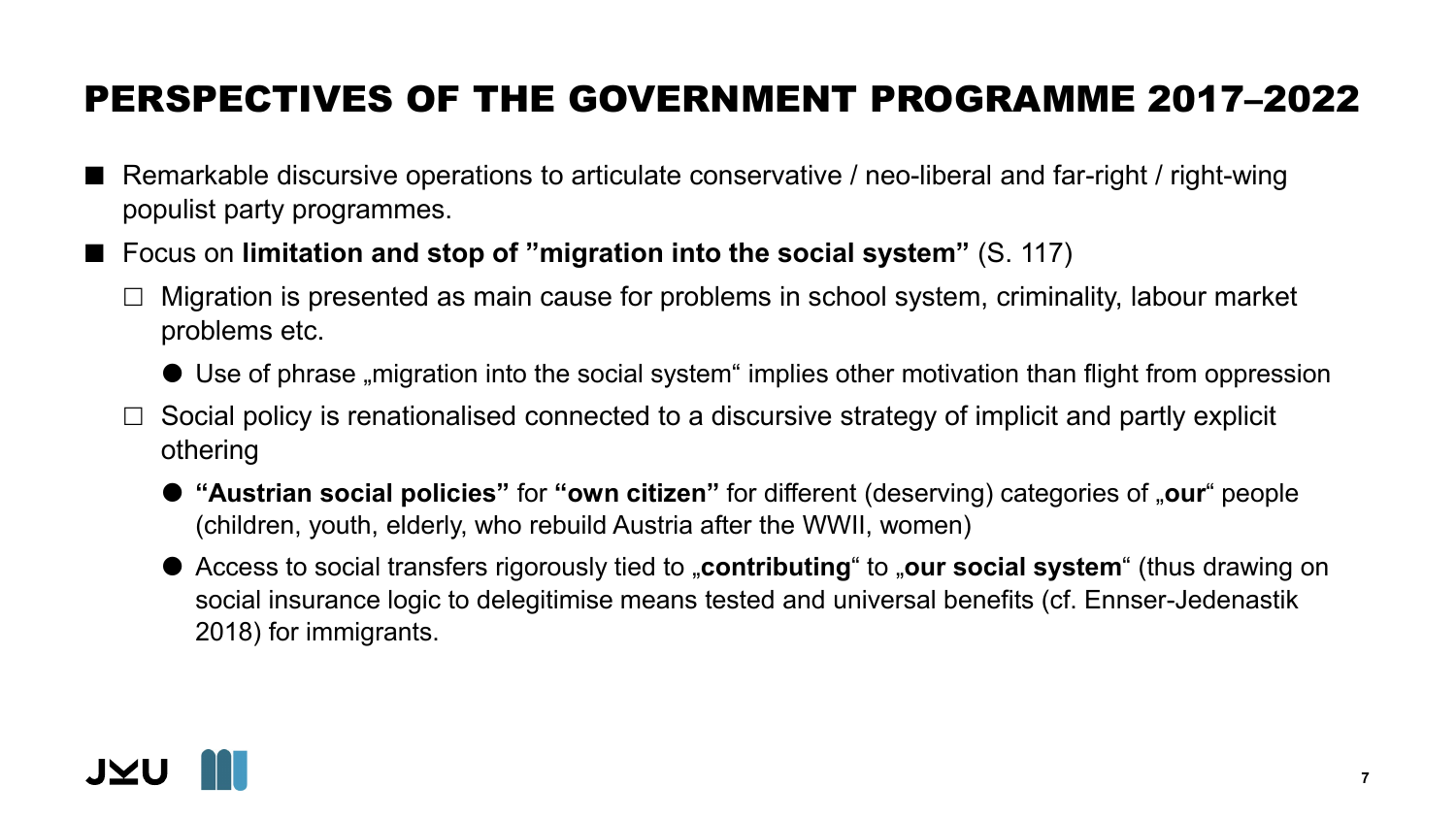#### NARRATIVES OF THE REFORM OF NEEDS-ORIENTED BASIC INCOME SCHEME – CONSERVATIVE FRAMING

- $\Box$  The Government Programme (2017) presented needs-oriented minimum income scheme as a pull-factor for migrants (p.117) – for "migration into the social system".
- Mainly **conservative politicians** presented need-oriented income scheme **as reason for decreasing work ethic** among certain groups (in particular in big cities / Vienna):
	- growing number of "welfare cheats", who "do not get up early in the morning" presented as negative social development (Sebastian Kurz), were counterposed to hard working people, who must not be the "stupid ones".
- Needs-oriented minimum income scheme as reason for **illegitimate expansion of social expenditures who have to be financed by the hard working population**.
- Needs-oriented minimum income scheme should be remodelled to become even more of an **activating social policy measure** to bring people back into work.

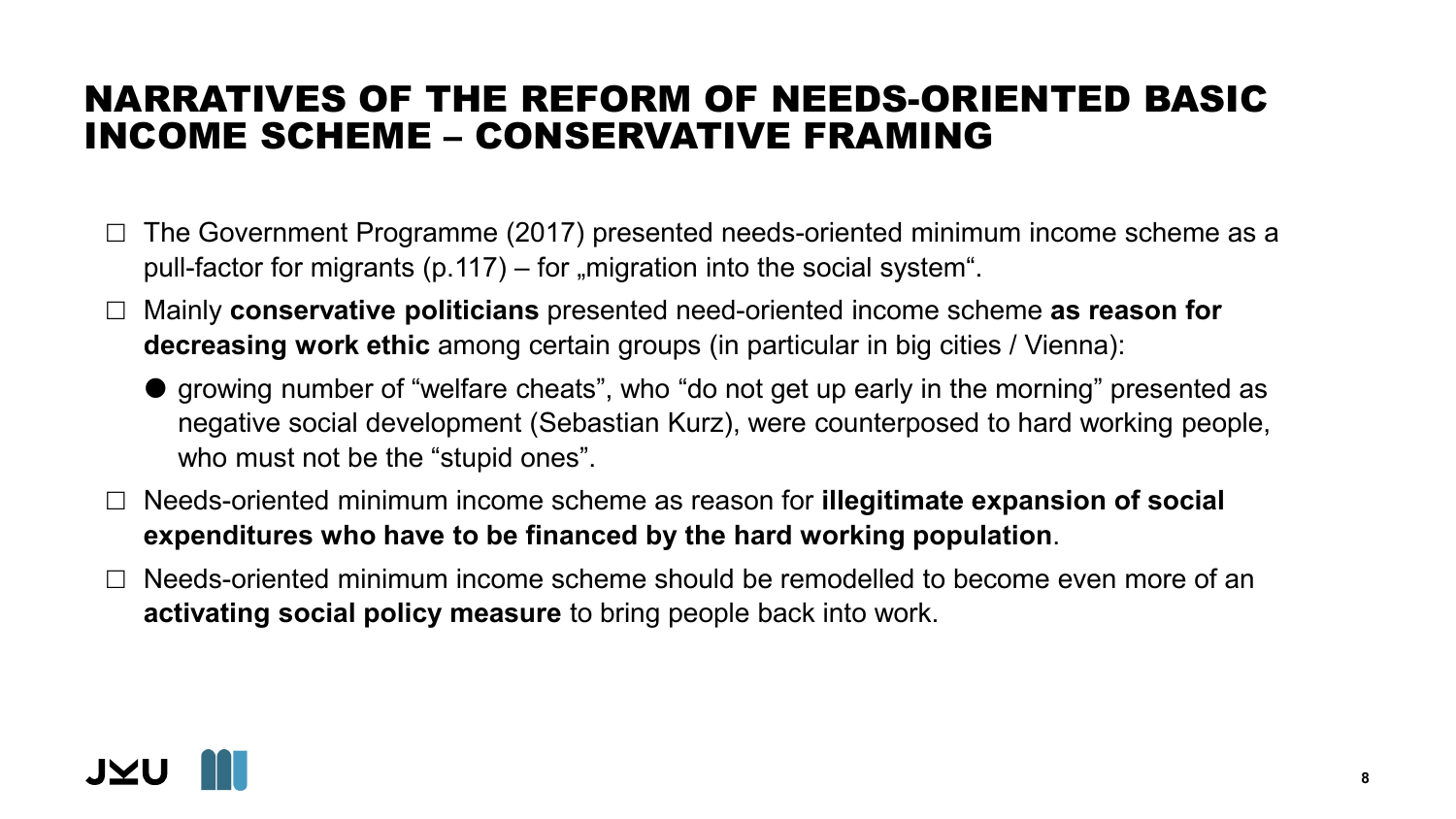#### NARRATIVES OF THE REFORM OF NEEDS-ORIENTED BASIC INCOME – FAR-RIGHT AND RIGHT-WING POPULIST FRAMING

- $\blacksquare$  Reform of need-oriented basic income as important element of fight against "migration into the social system" which was explicitly labelled as
	- migration of 2015 was labelled as "**invasion**" by H.C. Strache (leader of Freedom Party at this time) of "**mass migrants**" (apa-OTS 2018-11-28) who would "**unrestrainedly loot**" the social system.
- Claim that **centre left parties and welfare bureaucracies would privilege migrant access** at the expense of autochthonous population.
- far-right framing uses **migrant (mainly Muslim) families** with many children as example for mass migrants, who would overburden the welfare system.

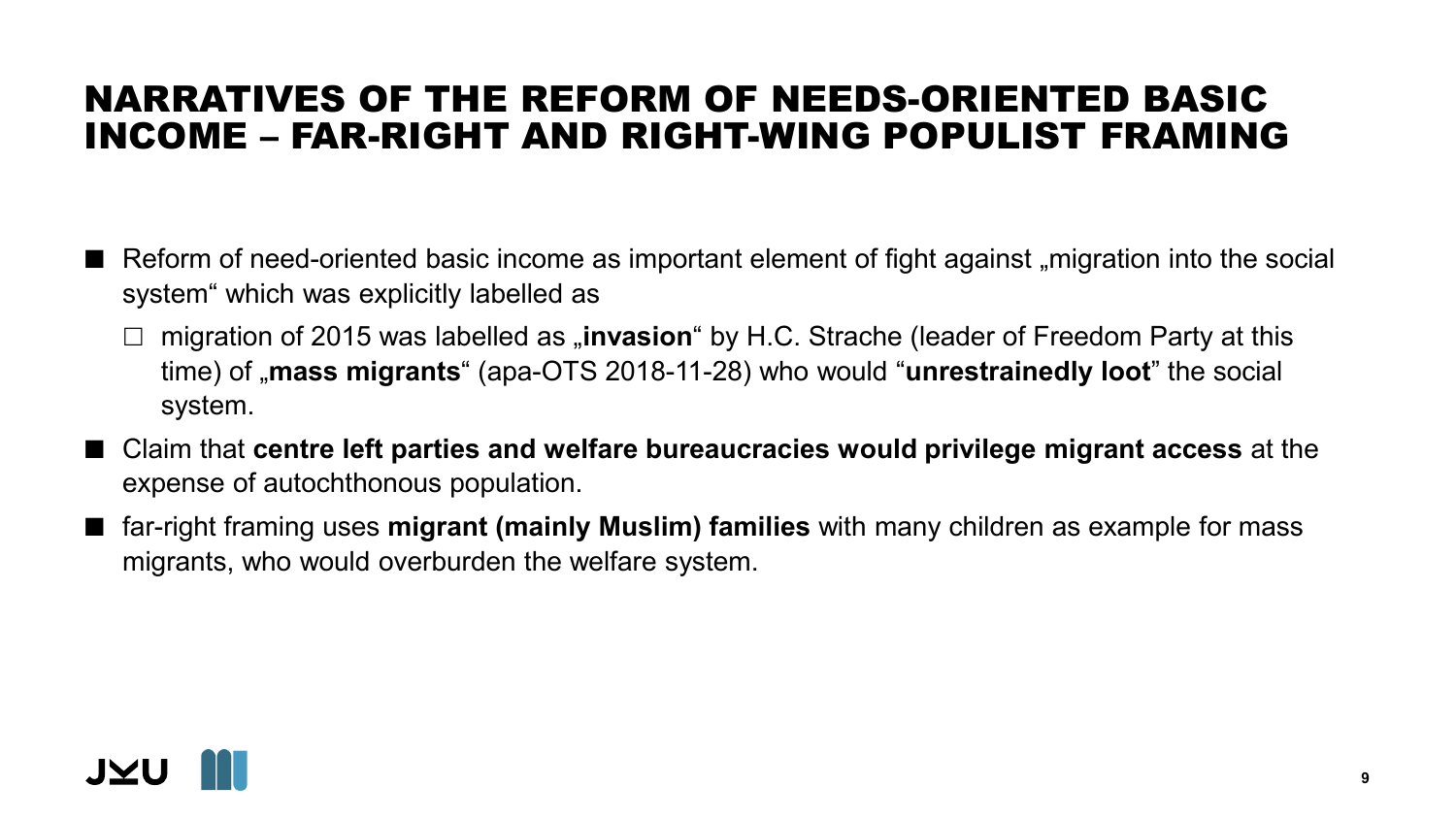#### EMERGING ARTICULATIONS OF THE CONSERVATIVE AND FAR-RIGHT NARRATIVES

- Expenditures for "welcome culture" were presented as **reason for budgetary deficits** and expansion of social expenditures and subsequent austerity measures which burden the hard working autochthonous population.
- The conservative **evocation of urban / Viennese "welfare cheats"** becomes linked to narrative of **migrants looting the social system** to have a good life without work.
- In a joint press statement of the coalition parties it was highlighted that "Syrian or Afghan families **have an average of 3,91 children, as Statistik Austria shows"** (apa-OTS 2018-11-30)
	- $\Box$  Cuts of social transfers for this group were presented as instrument to limit this situation it remained unclear what exactly is to be limited (expenditures, birth rates, number of families)
	- The meticulous and pedantic calculation of birth rates also **evokes a demographic threat** (average rate of children for Austrian families is below 1,5)
- Focus on **contributory character of Austrian welfare systems** used to delegitimise access to needs-oriented basic income for migrants without prior employment record in Austria – evokes meritocratic values and work ethic, a specific spirit of community (Gemeinschaft) open to conservative (Christian, rural) as well as national people.

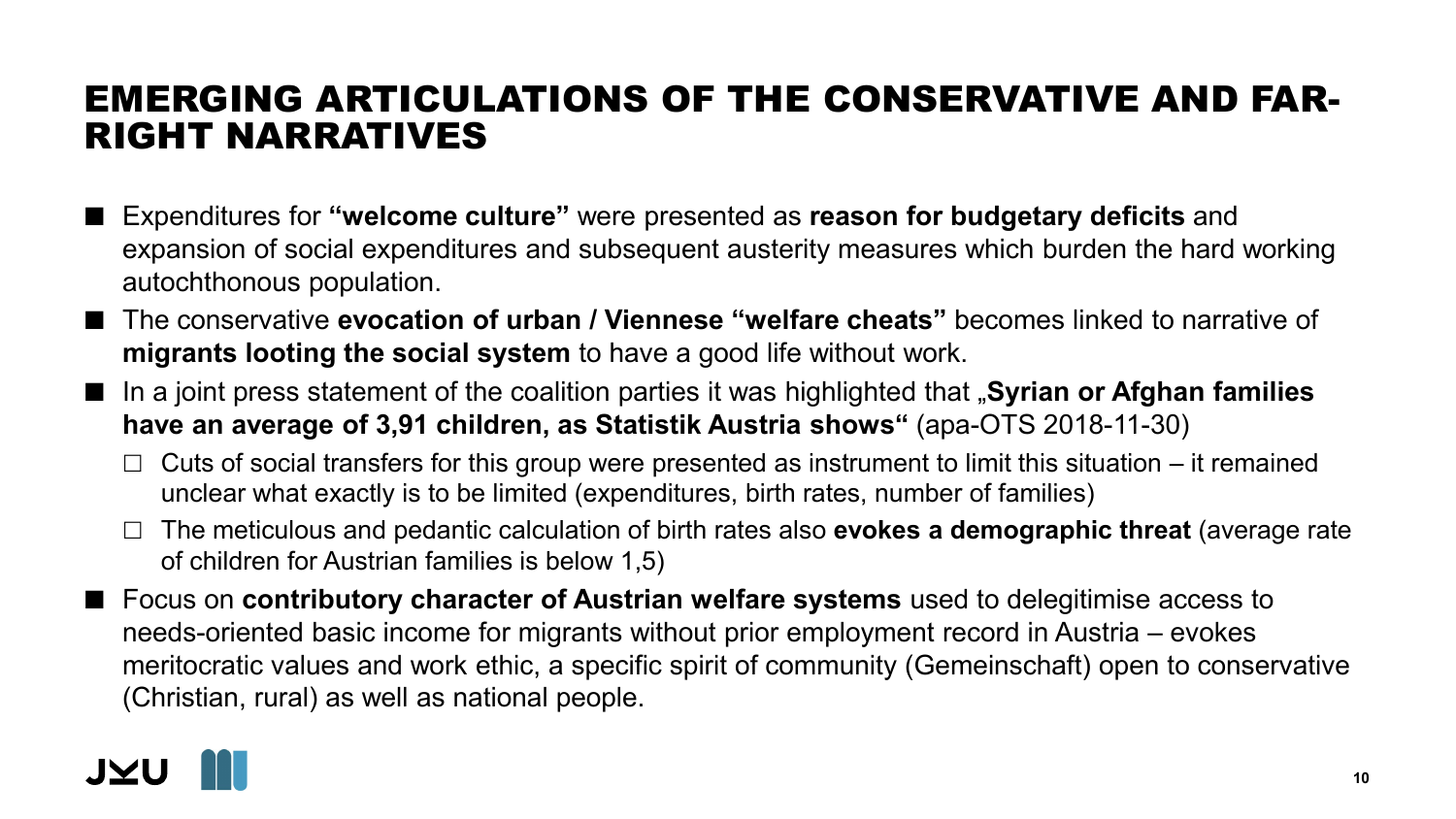## CONCLUSIONS

- Articulation of conservative and neoliberal narratives with far-right and right-wing populist narratives of welfare crises and the need for reform rests on peculiar tensions which serve to neutralise the "negative" dimension of the respective justifications and goals of the outlined reforms
	- The neo-conservative and neo-liberal framing **defuses the racist underpinning** of the narrative of the fight against "migration into the social system"
	- The racist underpinning of the fight against "migration into the social system" **defuses the attack on the poor in general.**

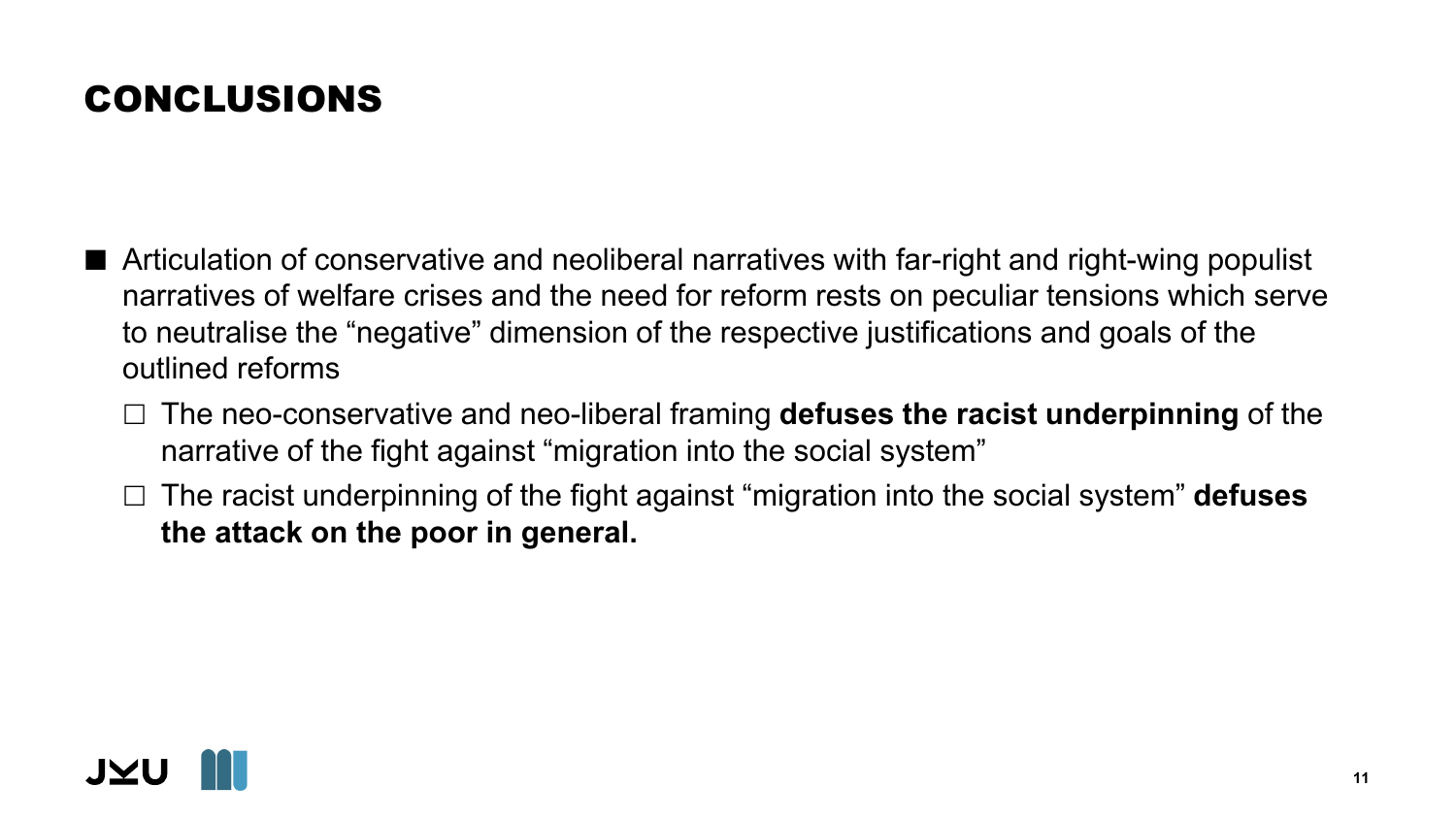#### CONCLUSION: GENERAL INSIGHTS ABOUT THE CONTOURS OF FAR-RIGHT SOCIAL POLICIES

#### **Renationalisation and (in some countries) re-Christianisation of social policies**

- Limitation of social transfers for deserving parts of autochthonous population strengthening of ties of social rights/entitlements to certain social behaviour (hard work, child rearing)
	- Meritocratisation of social rights and social integration serves to defuse racist underpinning of far-right concepts
- $\Box$  Fight against "migration into social system" exemplified in cuts for certain families with many children (
	- Puts i.e. "wrong" families in contrast to good middle class, maybe Christian families
	- Evokes demographic Shifts social policies to demographic/population policies
- **Strengthening of punitive and educative aspects of welfare measures** which go beyond sanctions through cuts of entitlements
	- Imposes certain activities (work, acquisition of language and cultural skills) as educational/disciplinary (partly as end in itself)
- (**Re-familialisation:** strengthening of and support for 'right' families through certain measures to increase birthrates and foster traditional gender arrangements; attack on feminist policies (abortion rights))

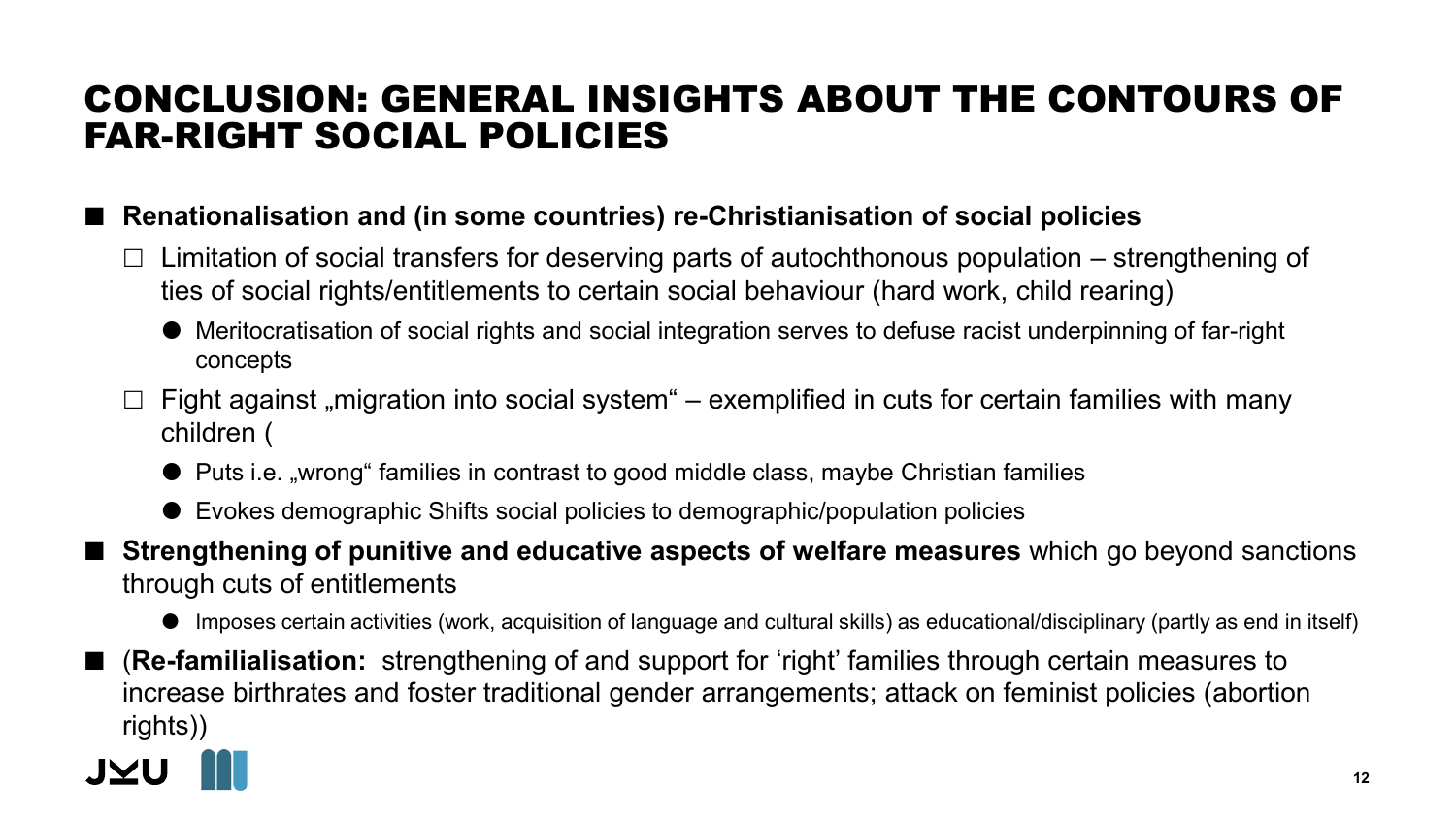## EXTRA: DISCOURSES ON ASYLUM SEEKERS AND SCROUNGERS

- July of 2017 September of 2017: Cancellation of social benefits for immigrants and "restriction of immigration into the social system".
- Chancellor Sebastian suggests in the election campaign that savings on foreigners could finance a tax cut.

#### **Election: October of 2017 – Inauguration of the new Government: December of 2017**

- January of 2018: Chancellor Kurz: *"It cannot be the task of the general public to finance those who cheat their way through the Public Employment Service (AMS) with excuses."* / Vice-Chancellor Heinz
- Christian Strache: *"Cheaters" should not believe that they would be carried through".*
- July 2018: Parliamentary Group Leader August Wöginger: "We want to get people out of the social *hammock and make the minimum income scheme a stepping stone into work."*
- January of 2019: "I don't think it's a good development when fewer and fewer people get up in the *morning to work and in more and more families only the children get up in the morning to go to school"*
- ⇒ **Attacks on the underclass began very soon after the elections.**